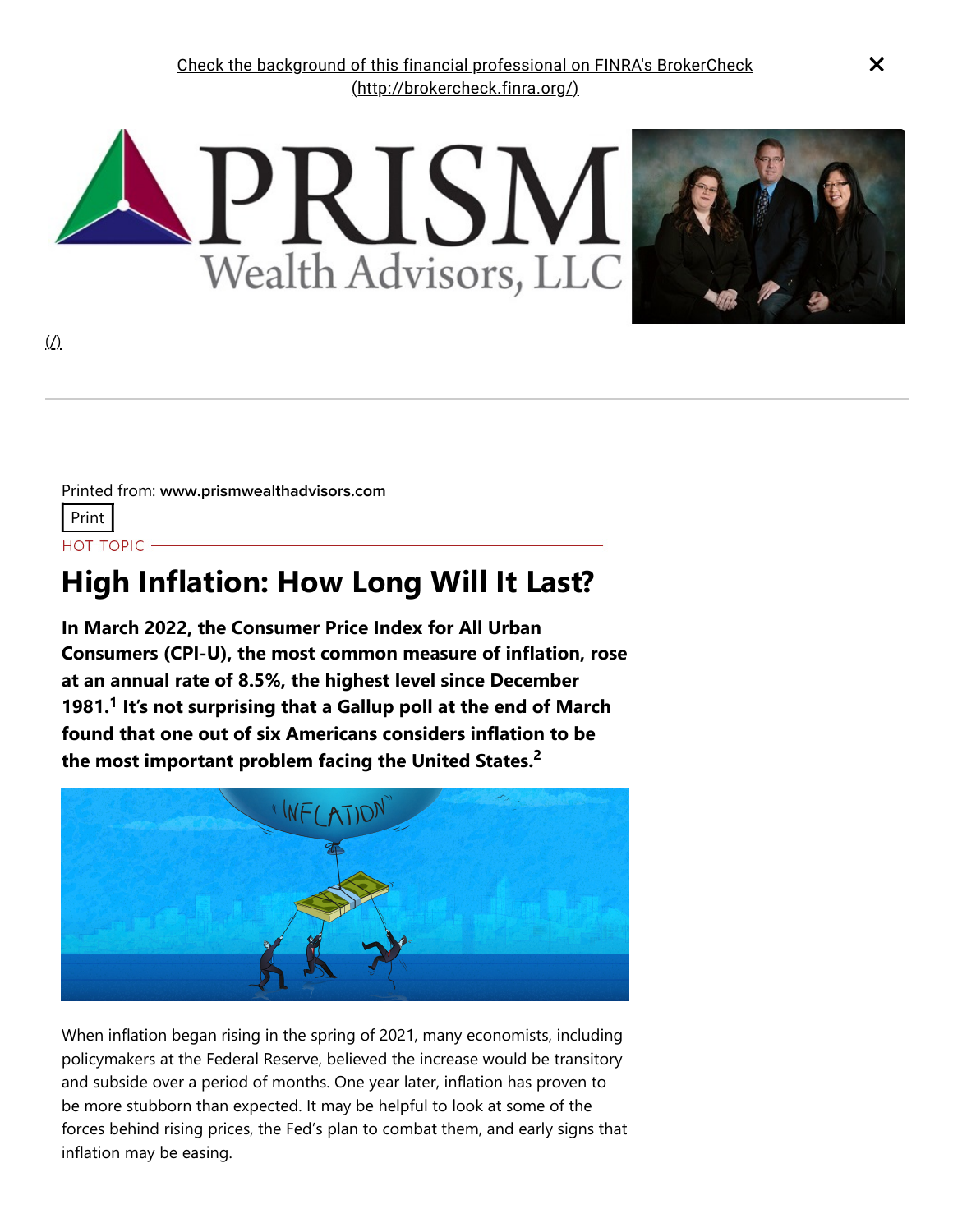## **Hot Economy Meets Russia and China**

The fundamental cause of rising inflation continues to be the growing pains of a rapidly opening economy — a combination of pent-up consumer demand, supply-chain slowdowns, and not enough workers to fill open jobs. Loose Federal Reserve monetary policies and billions of dollars in government stimulus helped prevent a deeper recession but added fuel to the fire when the economy reopened.

More recently, the Russian invasion of Ukraine has placed upward pressure on already high global fuel and food prices.<sup>3</sup> At the same time, a COVID resurgence in China led to strict lockdowns that have closed factories and tightened already struggling supply chains for Chinese goods. The volume of cargo handled by the port of Shanghai, the world's busiest port, dropped by an estimated 40% in early April.<sup>4</sup>

### **Behind the Headlines**

Although the 8.5% year-over-year "headline" inflation in March is a daunting number to consider, monthly numbers provide a clearer picture of the current trend. The month-over-month increase of 1.2% was extremely high, but more than half of it was due to gasoline prices, which rose 18.3% in March alone. $^{\mathsf{5}}$ Despite the Russia-Ukraine conflict and increased seasonal demand, U.S. gas prices dropped in April, but the trend was moving upward by the end of the month. $^6$  The federal government's decision to release 1 million barrels of oil per day from the Strategic Petroleum Reserve for the next six months and allow summer sales of higher-ethanol gasoline may help moderate prices.<sup>7</sup>

Core inflation, which strips out volatile food and energy prices, rose 6.5% yearover-year in March, the highest rate since 1982. However, the month-overmonth increase from February to March was just 0.3%, the slowest pace in six months. Another positive sign was the price of used cars and trucks, which rose by more than 35% over the last 12 months — a prime driver of general inflation — but dropped 3.8% in March.<sup>8</sup>

### **Wages and Consumer Demand**

For the 12 months ended in March, average hourly earnings increased 5.6% not enough to keep up with inflation but enough to blunt some of the effects. Lower-paid service workers received higher increases, with wages jumping by almost 15% for nonmanagement employees in the leisure and hospitality industry. Although inflation has cut deeply into wage gains over the last year, wages have increased at about the same rate as inflation over the two-year period of the pandemic.<sup>9</sup>

One of the big questions going forward is whether rising wages will enable consumers to continue to pay higher prices, which can lead to an inflationary spiral of ever-increasing wages and prices. Recent signals are mixed. The official measure of consumer spending increased 1.1% in March, but an early April poll found that two out of three Americans had cut back on spending due to inflation. 10–11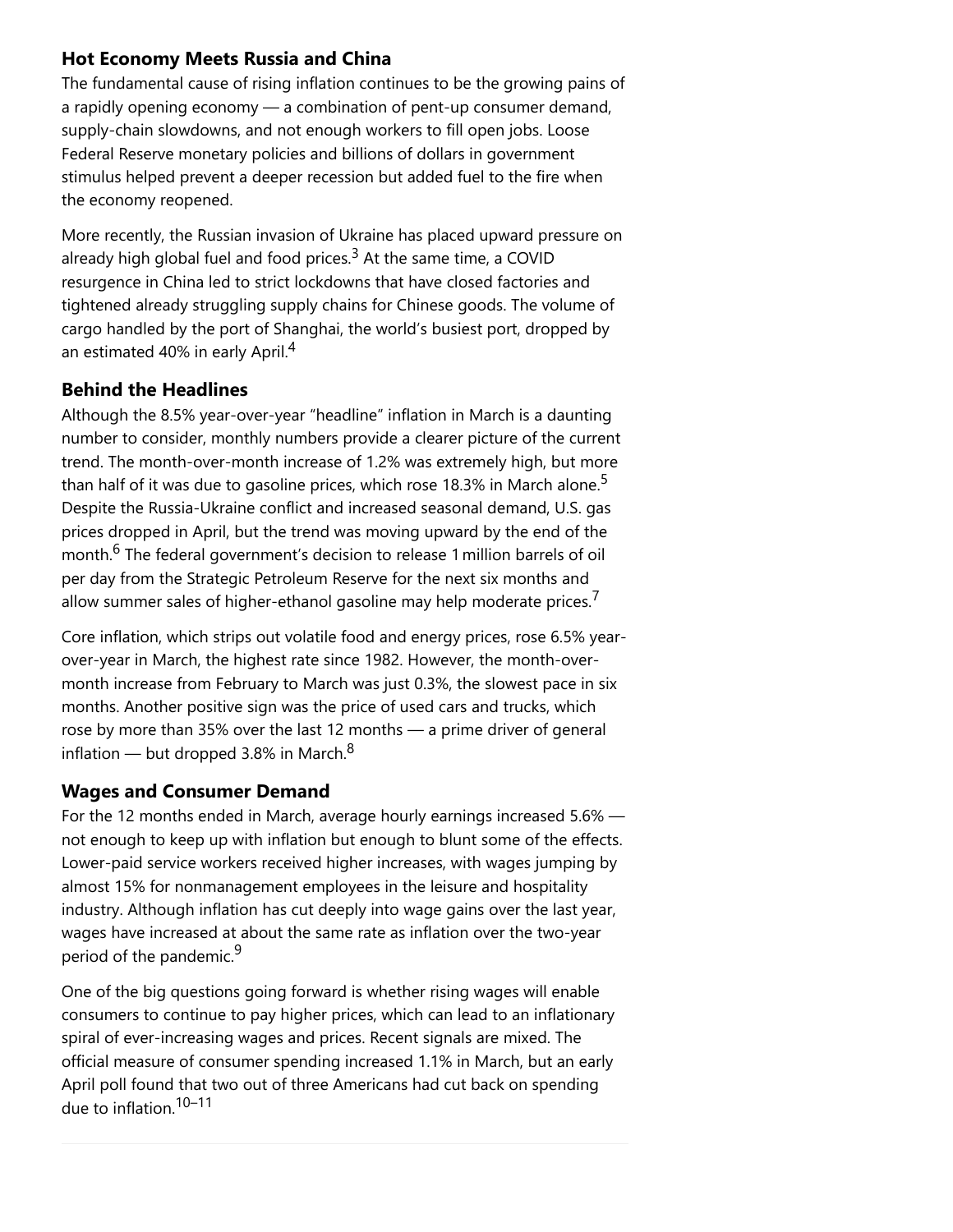#### **Slower at the Core**

Core inflation, which removes volatile food and energy prices, slowed in February and March.

#### Monthly change in core CPI



Source: U.S. Bureau of Labor Statistics, 2022 (March 2019 to March 2022, seasonally adjusted)

### **Soft or Hard Landing?**

The Federal Open Market Committee (FOMC) of the Federal Reserve has laid out a plan to fight inflation by raising interest rates and tightening the money supply. After dropping the benchmark federal funds rate to near zero in order to stimulate the economy at the onset of the pandemic, the FOMC raised the rate by 0.25% at its March 2022 meeting and projected the equivalent of six more quarter-percent increases by the end of the year and three or four more in 2024.<sup>12</sup> This would bring the rate to around 2.75%, just above what the FOMC considers a "neutral rate" that will neither stimulate nor restrain the economy.<sup>13</sup>

These moves were projected to bring the Fed's preferred measure of inflation, the Personal Consumption Expenditures (PCE) Price Index, down to 4.3% by the end of 2022, 2.7% by the end of 2023, and 2.3% by the end of 2024.<sup>14</sup> PCE inflation — which was 6.6% in March — tends to run below CPI, so even if the Fed achieves these goals, CPI inflation will likely remain somewhat higher.<sup>15</sup>

Fed policymakers have signaled a willingness to be more aggressive, if necessary. The FOMC raised the funds rate by 0.5% at its May meeting — the first half-percent increase since May 2000 — and there may be more to come. The Committee also began decreasing the Fed's bond holdings to tighten the money supply.<sup>16</sup> New projections in June will provide an updated picture of the Fed's intentions.

The question facing the FOMC is how fast they can raise interest rates and tighten the money supply while maintaining optimal employment and economic growth. The ideal is a "soft landing," similar to what occurred in the 1990s, when inflation was tamed without damaging the economy. At the other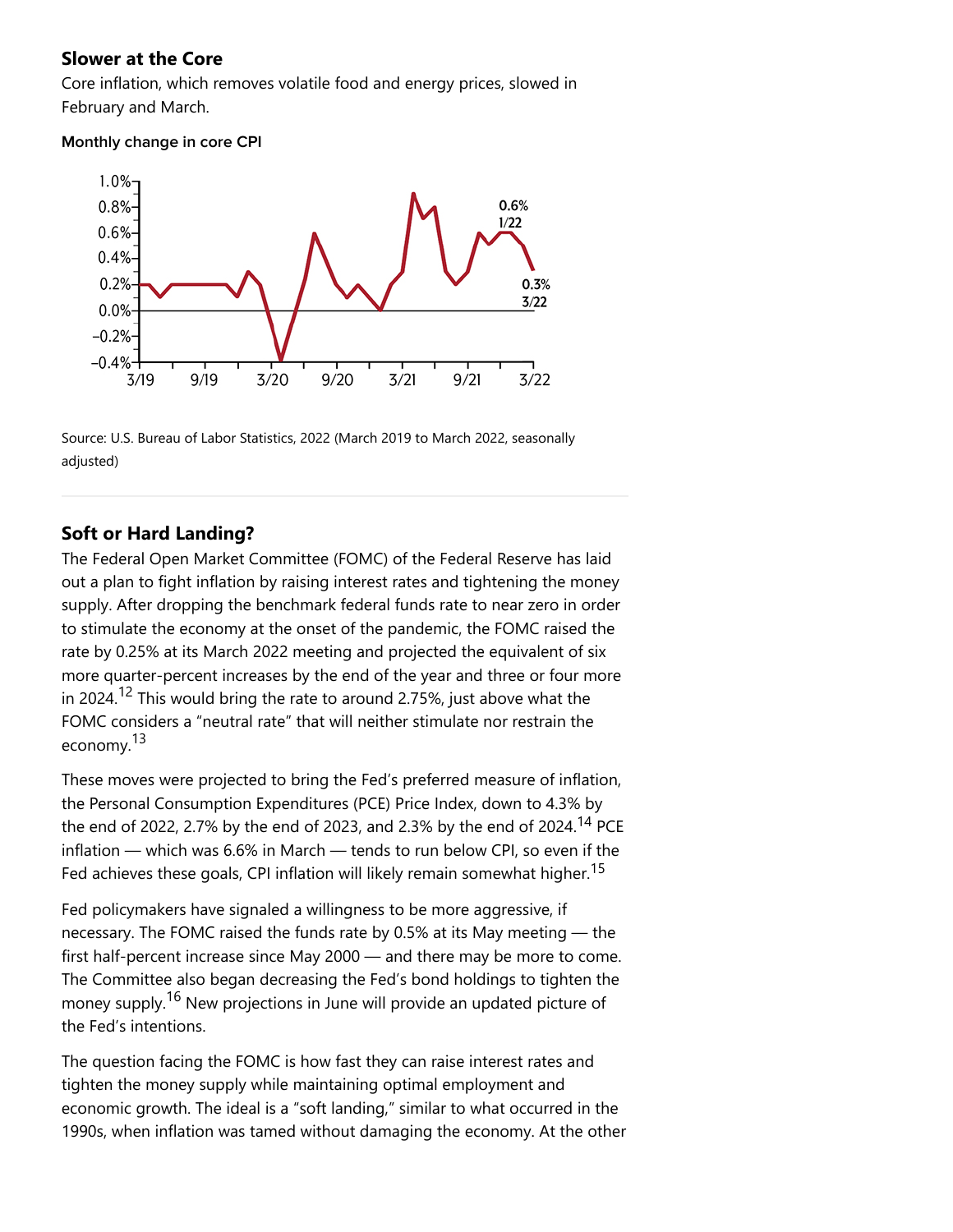extreme is the "hard landing" of the early 1980s, when the Fed raised the funds rate to almost 20% in order to control runaway double-digit inflation, throwing the economy into a recession.<sup>17</sup>

Fed Chair Jerome Powell acknowledges that a soft landing will be difficult to achieve, but he believes the strong job market may help the economy withstand aggressive monetary policies. Supply chains are expected to improve over time, and workers who have not yet returned to the labor force might fill open jobs without increasing wage and price pressures. <sup>18</sup>

The next few months will be a key period to reveal the future direction of inflation and monetary policy. The hope is that March represented the peak and inflation will begin to trend downward. But even if that proves to be true, it could be a painfully slow descent.

*Projections are based on current conditions, are subject to change, and may not come to pass.*

1, 5, 8–9) U.S. Bureau of Labor Statistics, 2022 2) Gallup, March 29, 2022 3, 7) *The New York Times*, April 12, 2022 4) CNBC, April 7, 2022 6) AAA, April 25 & 29, 2022 10, 15) U.S. Bureau of Economic Analysis, 2022 11) CBS News, April 11, 2022 12, 14, 16) Federal Reserve, 2022 13, 17) *The Wall Street Journal*, April 18, 2022 18) *The New York Times*, March 21, 2022

This information is not intended as tax, legal, investment, or retirement advice or recommendations, and it may not be relied on for the purpose of avoiding any federal tax penalties. You are encouraged to seek guidance from an independent tax or legal professional. The content is derived from sources believed to be accurate. Neither the information presented nor any opinion expressed constitutes a solicitation for the purchase or sale of any security. This material was written and prepared by Broadridge Advisor Solutions. © 2022 Broadridge Financial Solutions, Inc.

#### [Important Disclosures and Privacy Policy \(https://www.berthel.com/disclosures/\)](https://www.berthel.com/disclosures/)

Different types of investments involve varying degrees of risk including market fluctuation and possible loss of principal value. There can be no assurance that any specific investment strategy will be profitable. Our firm does not provide legal or tax advice. Be sure to consult with your own legal and tax advisors before taking any action that may have tax implications

Products and investment advisory services are offered through Berthel Fisher & Company Financial Services Inc (BFCFS) and BFC Planning, Inc. Member [FINRA \(https://finra.org\)/](https://finra.org/)[SIPC \(https://www.sipc.org/\)](https://www.sipc.org/). PRISM Wealth Advisors, LLC, BFCFS, and BFC Planning, Inc. are independent entities.